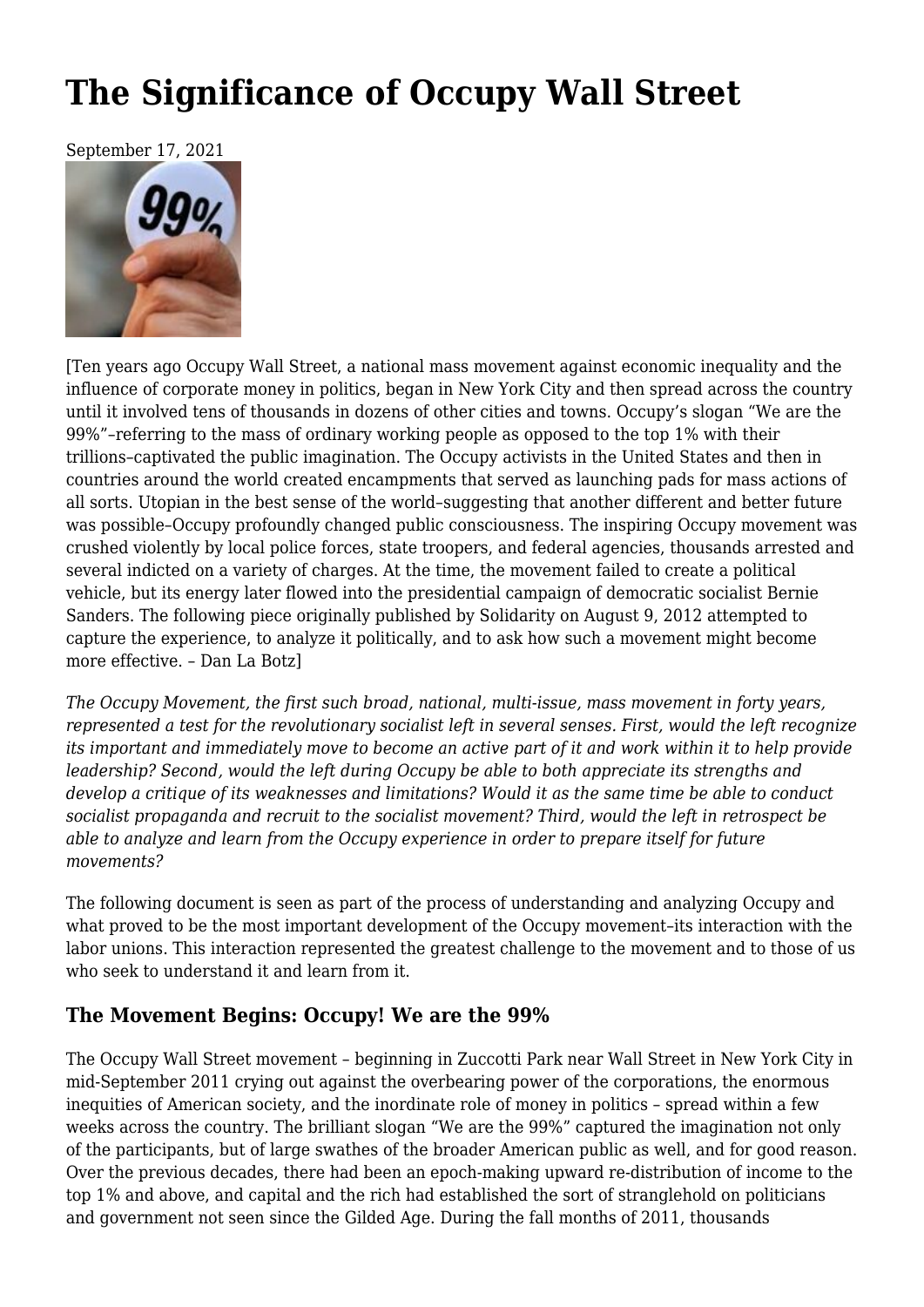participated in Occupy encampments in cities from coast to coast while tens of thousands participated in marches and protest demonstrations organized by the movement, and Occupy emerged as the largest and most important social movement in the United States since the 1960s and 70s. Occupy Wall Street and its offspring were the first serious response from working people and the citizenry at large to the economic crisis of 2008, playing the role that in another country or in earlier times might have been played by a mass labor movement or an emergent populist or socialist party. [Occupy's declaration](http://www.nycga.net/resources/declaration/) represented a wide-ranging radical challenge to the economic and political establishment and to the status quo such as we had not seen since the civil rights/Black Power struggle, the anti-war movement, and Students for Democratic Society (SDS).

When the Occupy movement began, the rightwing Tea Party movement dominated American newspapers, radio and television news and commentary, but almost from the moment that it appeared, Occupy took center stage. Virtually the entire political establishment was pushing austerity as its basic response to the economic crisis, and, only weeks before the Obama administration, following its own Bowles-Simpson commission, had proposed a "grand bargain" for reducing government spending and balancing the budget, especially by reducing social security, Medicare, and Medicaid. But, in a matter of months, the Occupy movement had changed the national conversation from the Tea Party's rightwing agenda of tax-cuts and budget cuts to discussions of the inordinate salaries and bonuses of the bankers and CEOs, the financial contributions of the wealthy to the politicians, and, above all, the economic crisis facing tens of millions of Americans. Obama himself had to drop, for the time being—until after the election—all talk of belt-tightening. Occupy criticized the continuing high rate of unemployment, the foreclosures on homeowners, the inadequacy of the health system (including Obama's health plan), and the crisis in the costs of higher education. While never explicitly anti-capitalist and certainly not pro-socialist, Occupy's critique of the economy and politics tended to challenge the system as a whole—and the system was capitalism even if it usually went unnamed. The movement's cry, "We are the 99%!" rang out not only in the stone canyons of Wall Street, but also in cities, towns, and university campuses across the United States and soon reverberated around the world as Occupy sites were established in countries in Europe and Latin America.



## **The International Context**

The Occupy movement in the United States arose, in part, out of the succession of extraordinary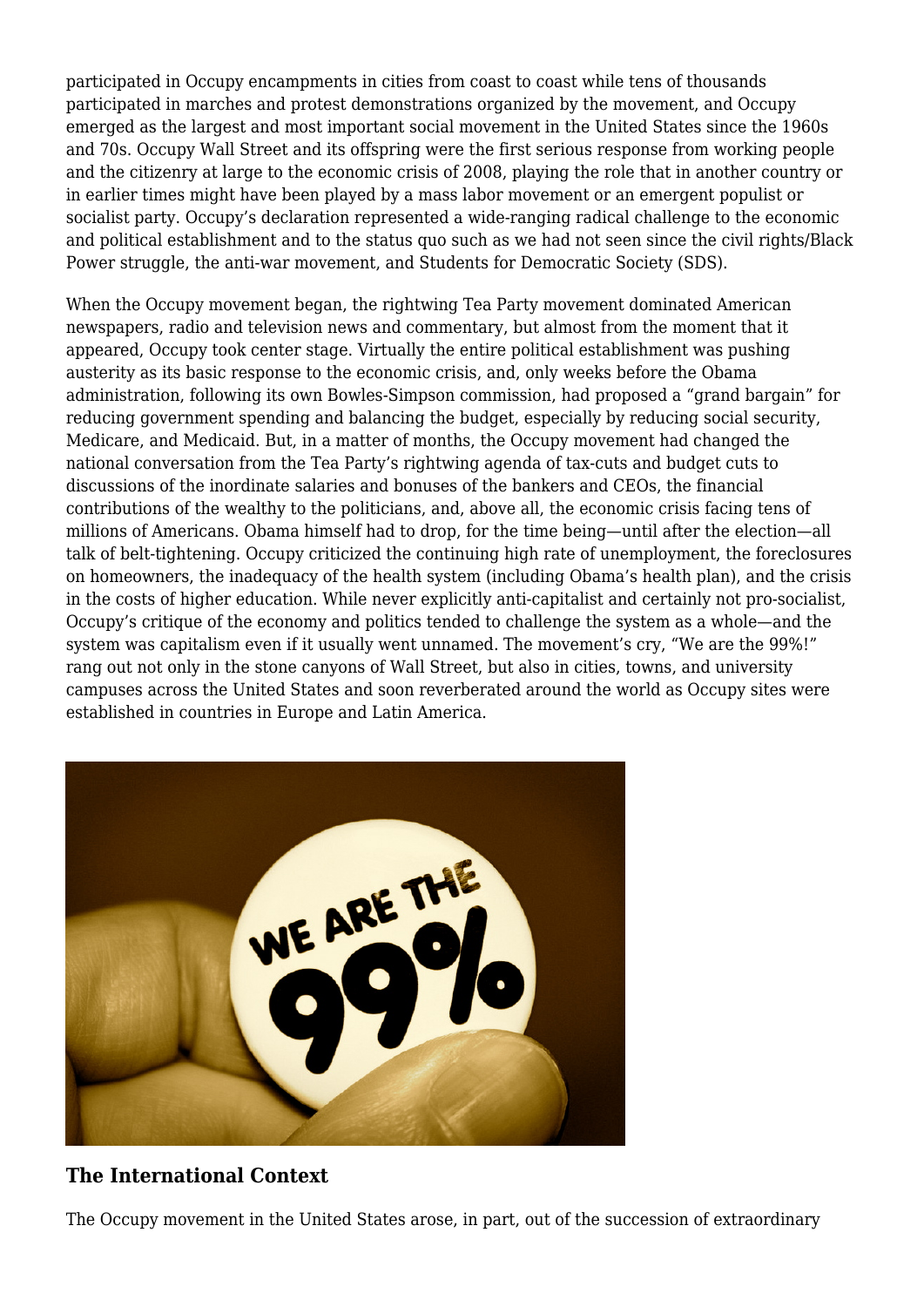mass struggles that exploded onto the global scene in response to the world economic crisis, demanding democracy and opposing austerity. The Arab Spring that began in December 2010 saw huge social movements against the region's dictators that in the following months forced governments from power in Tunisia, Egypt, Libya and Yemen. At the same time there were major uprising and huge social protests in Algeria, Bahrain, Iraq, Jordan, Kuwait, Morocco and Syria and other countries in the Arab world and in Muslim countries in Africa. The protests in Tahrir Square involving tens of thousands in January of 2011 provided the model of the occupation of the public square, as Egyptians engaged in massive civil disobedience which had been preceded by and was accompanied by strikes. Demands for an end to the Mubarak government and its fierce repression combined with demands for lower prices and higher wages. At the same time, in Israel, a social justice protest movement of hundreds of thousands arose over issues of inflation, health care and education, crying, "We want social justice!"

Inspired by Egypt and the Arab Spring, in Spain groups such as Juventud sin Futuro (Youth without a Future) and others brought together hundreds of smaller organizations, all of them calling upon young unemployed workers to occupy the public plazas on May 15, giving rise to the M-15 or indignado movement. The indignados demanded jobs, opposed cuts in social welfare, and opposed the Spanish political system and its parties. By June the demonstrations had spread to 80 Spanish cities and the occupations of the plaza were accompanied by huge protest demonstrations and marches.

In Britain, France, Spain, Portugal, Italy and Greece, especially in Greece, there were also in this period large labor union protests and strikes, particularly of public sector workers, including general strikes against austerity. All of the protests and upheavals in both Europe and the Arab world represented responses to the economic crisis of 2008, though as in the case of Tunisia, Egypt and other Arab countries, the crisis also provided the occasion to deal with longstanding issues of authoritarian governments, the lack of political and civil rights, and the poverty of millions. In those cases, the crisis was the detonator of long pent up explosive forces in the society.



"Game over" for Ben Ali in Tunisia. Photo: Fethi Belaid/AFP/Getty Images

## **The Background of Occupy in United States**

The Occupy movement's antecedents can be found most clearly in the anti-globalization and global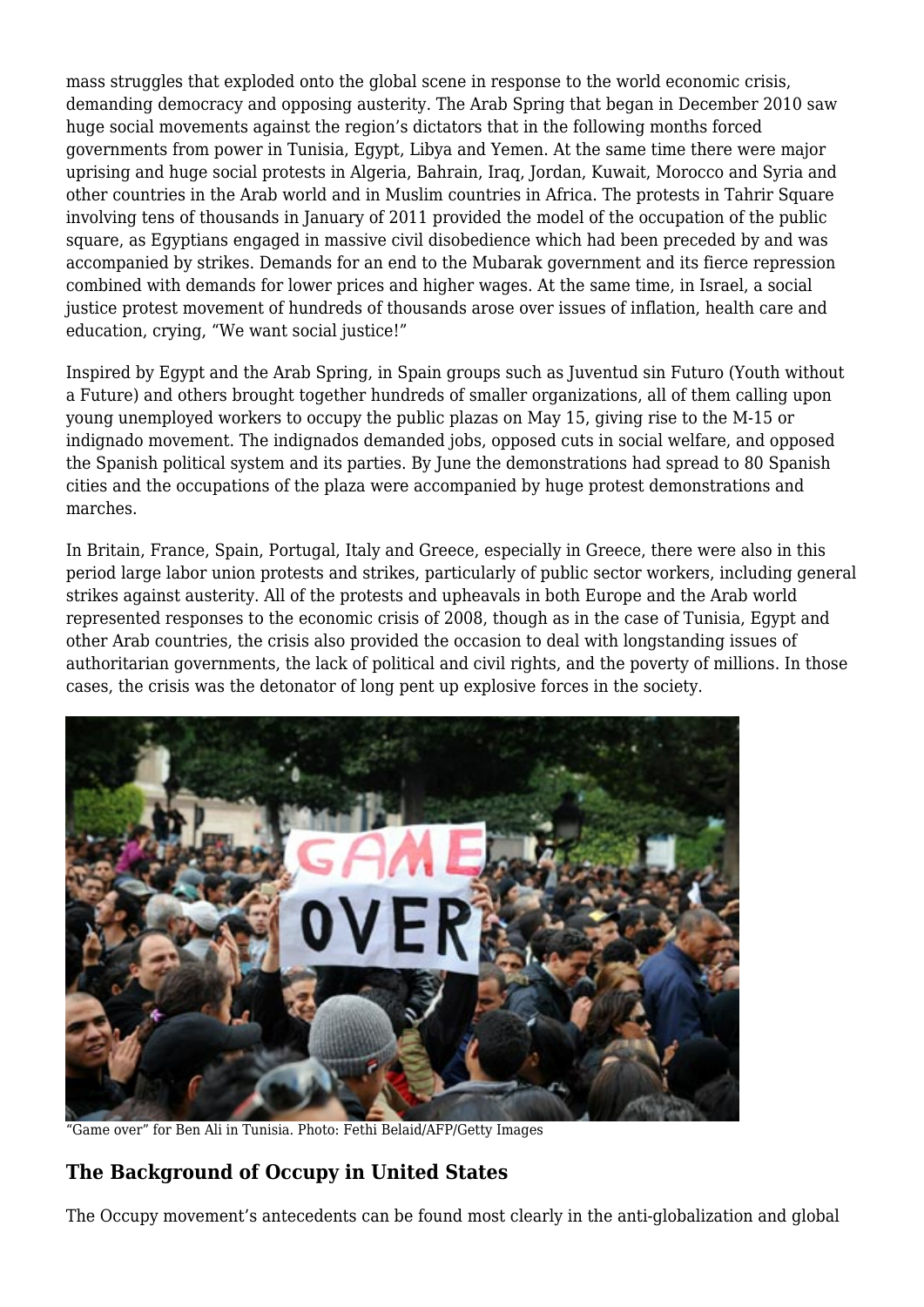justice movement that preceded and then rapidly expanded after the Battle of Seattle, the massive environmental and labor protests against the World Trade Organization's Ministerial Conference in Seattle, Washington in 1999. The Battle of Seattle, bringing together a range of environmental organizations and unions such as the United Steel workers, Teamsters, and International Longshore and Warehouse Union to shut down the streets of Seattle, provided a model of militant direct action against corporate globalization. Never anti-capitalist, the global justice movement's massive and militant demonstrations of radical youth, environmentalists, and labor unions at a series of international trade and policy meetings of government and corporate leaders around the world over several years represented a significant, radical social movement, if not a national mass movement such as we had seen in the 1960s and 1970s or as we saw again with the coming of Occupy.

The immediate predecessor of Occupy Wall Street was the Wisconsin protest of 2011 against Governor Scott Walker's anti-union legislation, which saw tens of thousands, and at moments as many as 100,000 people protest at the capitol building, as thousands actually occupied the building, and teachers engaged in wildcat strikes. The Wisconsin protests—though the labor bureaucracy and the Democratic Party ended them as quickly as possible and then succeeded in channeling the movement into the recall efforts and electoral politics—provided the model of the occupation of public space, mass protests by working people, and wildcat strikes. Wisconsin, occurring at the same time as the Egyptian occupation of Tahrir Square provided the prototype for Occupy Wall Street.

The extraordinary potential of the Occupy movement, and the threat it came to represent to today's political-economic establishment, resulted from its ability to speak effectively to the unprecedented concatenation of politico-economic cum ideological conditions that emerged with the outbreak of the global crisis from 2007-2008. The historic movements of the 1960s had arisen at the high point of postwar capitalist prosperity and profitability, in the wake of more than two decades of unprecedented real wage increase for large sections of the working class, and at a time at which the surpluses/taxes/income available to the political establishment enabled it to respond to mass pressure from below with a succession of substantive reforms and with relatively little coercion (leaving aside, of course, the unending campaign of repression against the Black movement, especially as it moved into the northern cities and extended its program from rights to socioeconomic justice). The sustained improvement in living standards for large sections of the population brought capitalism to the height of its prestige, while the expansion of the welfare state had the effect of strengthening the then hegemonic statist-liberal ideology and the political parties and institutions associated with it (including, to a greater or lesser degree, the Republican Party). As a consequence, the mass movements of the period never found a basis for challenging capitalism as a system and could be, and were, re-absorbed to a large degree within the left-wing of the political mainstream, the liberal wing of the Democratic Party.

In telling contrast, Occupy emerged four years into the worst economic crisis since the Great Depression, which had itself broken out at the end of a very extended period of slowed growth, stagnation, and relative decline for American capitalism. Average real wages had failed to rise for close to four decades, the welfare state had virtually stopped growing, and inequality of income and wealth had reached levels not seen since the nineteenth century. Both political parties had long since ceased even to promise significant social reform, but devoted themselves, for the most part, to the use of the state as an engine of plunder and upward redistribution of wealth.

Both parties and all wings of the capitalist class were completely committed to the neoliberal ideology that dominated the globe, but neoliberalism had little to offer the great majority of the working class, whose members, to the extent they possessed any sort of economic world view, probably accepted that "there is no alternative." The old stalwarts of statist liberalism, the vastly diminished trade union movement and Black movement, remained nominally committed to it, but were so dependent upon the DP, and so profoundly weakened by that long term position, that they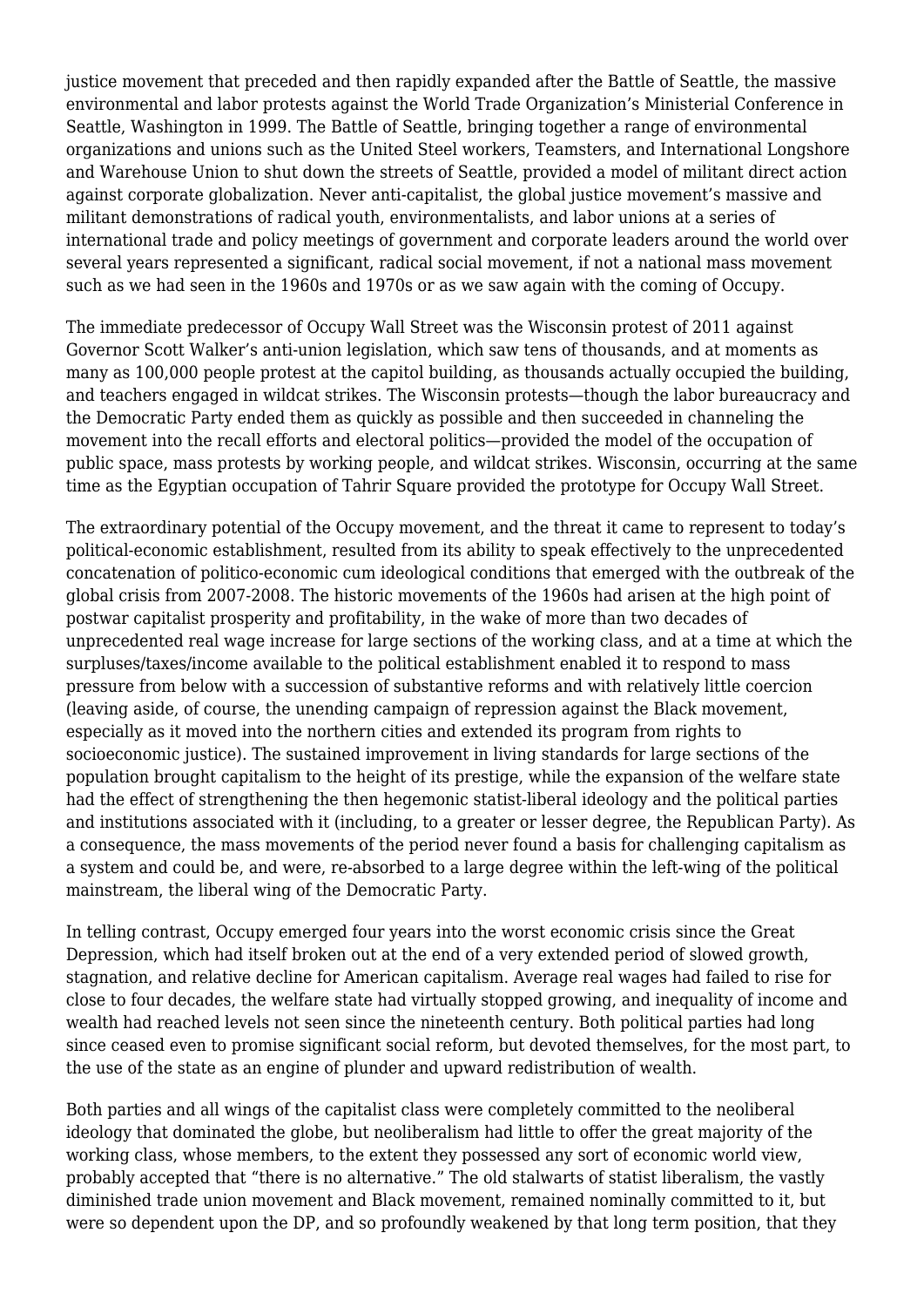were incapable of pushing for it; statist liberalism was dead, practically speaking. Meanwhile, the DP, led by its actually dominant DLC, took these forces entirely for granted while attempting to cement their ties with sections of capital and conservative constituencies in the South and elsewhere.

The great housing price run-up of the decade before the crash of 2008 may well have provided the material basis for something of a renewed commitment to the free market for a not insignificant part of the population. But, when the housing bubble burst and the Great Recession ensued, bringing widespread misery, the willingness of the political elite to provide trillions to bail out the financierlenders, while doing nothing whatever for the great mass of household-borrowers, brought deep disillusionment and an instant discrediting of the system, along with a profound anger at the bankers and the politicians who obviously served them. It was this sudden far-reaching, but hitherto largely unexpressed alienation on the part of broad sections of the working class from a politicaleconomic system that was offering them only worsening economic conditions and deepening humiliation that opened the way for Occupy.



## **The Nature of Occupy**

Occupy, because it was a national movement across the United States where economic, social and political conditions vary greatly, necessarily had different experiences and different characteristics in different areas. Yet it also had many commonalities. We might note some of the differences: Occupy Wall Street involved far more students and youth than most other Occupy sites. While most Occupy groups were mostly white, there were in Atlanta and Oakland larger numbers of African Americans and Latinos. There were also commonalities: Occupy was in part a coming together of activists from many movements. Watching any of the demonstrations in any city on any day, one saw pass by demonstrators wearing T-shirts and jackets with all the logos of all the movements that have touched the country in the last two decades: anti-war, LGBTQ, foreclosures, unions, and civil rights. Walking among them were others new to the movement, blue collar and white collar workers, often carrying their hand painted signs with slogans like "Create Jobs, Reform Wall Street, Tax the Wealthy More," and "The People are Too Big to Fail" (a reference to the argument that the U.S. government had to save the banks because they were "too big to fail"). The sense of optimism that the movement was creating was expressed by one sign down at Wall Street that read, "This Is the First Time I've Felt Hopeful in a Very Long Time."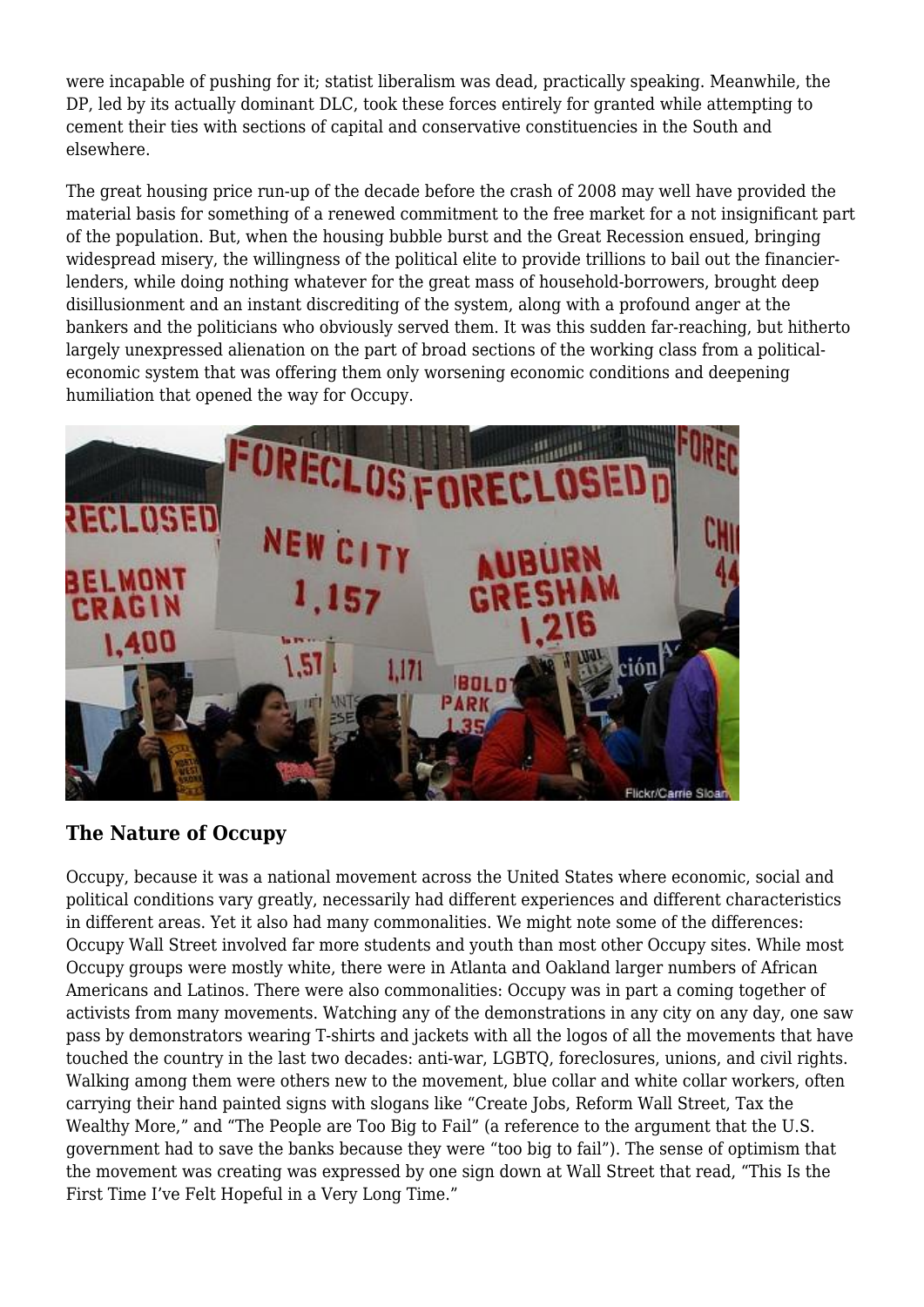The movement had a utopian character in the best sense of that word. Many of those involved in Occupy wanted not only to overcome the immediate effects of the economic crisis—they wanted a better life, a better country, a better world. Many joined the movement because of the sense of community that it had created; a community which they believed prefigured in a small way the national community they desired. The movement as such had no ideology. Occupy was populism of a left wing sort: the people versus big business and bad government. Though there are anarchists and they gave it some of their style, it is not an anarchist movement. Though there are some socialists in it, the movement is by no means socialist. What was perhaps best and most exciting about the movement was the confluence of the many social movements with middle class and working class people who have come down to Wall Street or in some other town or city down to Main Street to say, "We've had it." The utopianism of the movement has inspired ordinary people to think and to say, "We can live differently, we must, and we will."

# **The Rejection of Politics**

The Occupy movement defined itself negatively as the rejection of traditional social movements and political organizations which had so often failed. Movements, unions and parties all had representative and delegated leadership structures where the leaders soon escaped the control of the members. Occupy would have none, adopting the old slogan: "We are leaderless. We are all leaders." Other organizations operated through cumbersome forms of government and administration which made government opaque. Occupy would operate simply through its apparently transparent general assemblies and its participatory and autonomous action committees. Other groups made demands. Occupy declined to make specific demands in large part as a defense against cooptation by the Democratic Party, the labor unions, and the left all of which urged the movement to define itself by a list of economic and political demands. Demands seemed to be the first step toward institutionalization and co-optation. While all of Occupy's practices may be criticized, they arose as part of a healthy rejection of everything of the undemocratic, bureaucratic, and stifling about typical movements, unions and parties. Occupy represented an idealistic if naïve attempt to begin society and politics anew, transparent, democratic, and participatory.

Occupy generally rejected politics in all its many varieties. Politicians of the usual Democratic Party sort were generally unwelcome. Socialist speech making, so often condescending, and the distribution of socialist literature, so often pretending to direct the movement, was seen as divisive and frowned upon. The Libertarian Party and the Ron Paul supporters who at moments colonized Occupy were tolerated only as individuals, not as partisans. The Green Party generally received greater tolerance, since it was perceived to share the Occupy movement's general environmentalist sentiments. Occupiers often spoke against political parties and candidates, but almost never in favor them. Yet, while it was hostile to politics in the electoral sense, Occupy was, despite its apolitical character, a kind of unofficial party of the exploited and oppressed 99%.

# **The Threat Represented by Occupy**

The Occupy general assemblies, however ill-conceived and difficult their actual functioning, represented a model of participatory democracy in dramatic contrast to the undemocratic character of American government and administration at all levels. Occupy's kitchens, libraries, medical services, and security teams all organized on a voluntary and cooperative basis provided an alternative model of society. The occupation of public parks and other public spaces in urban areas provided both an assembly point and a staging array for forays into the heart of the city to challenge powers-that-be and to mobilize society's underdogs and its disaffected. Occupy sites throughout the country became a rallying point for unemployed twenty- and thirty-somethings, for older workers, some of them corporate employees and professionals who had lost their jobs, for students facing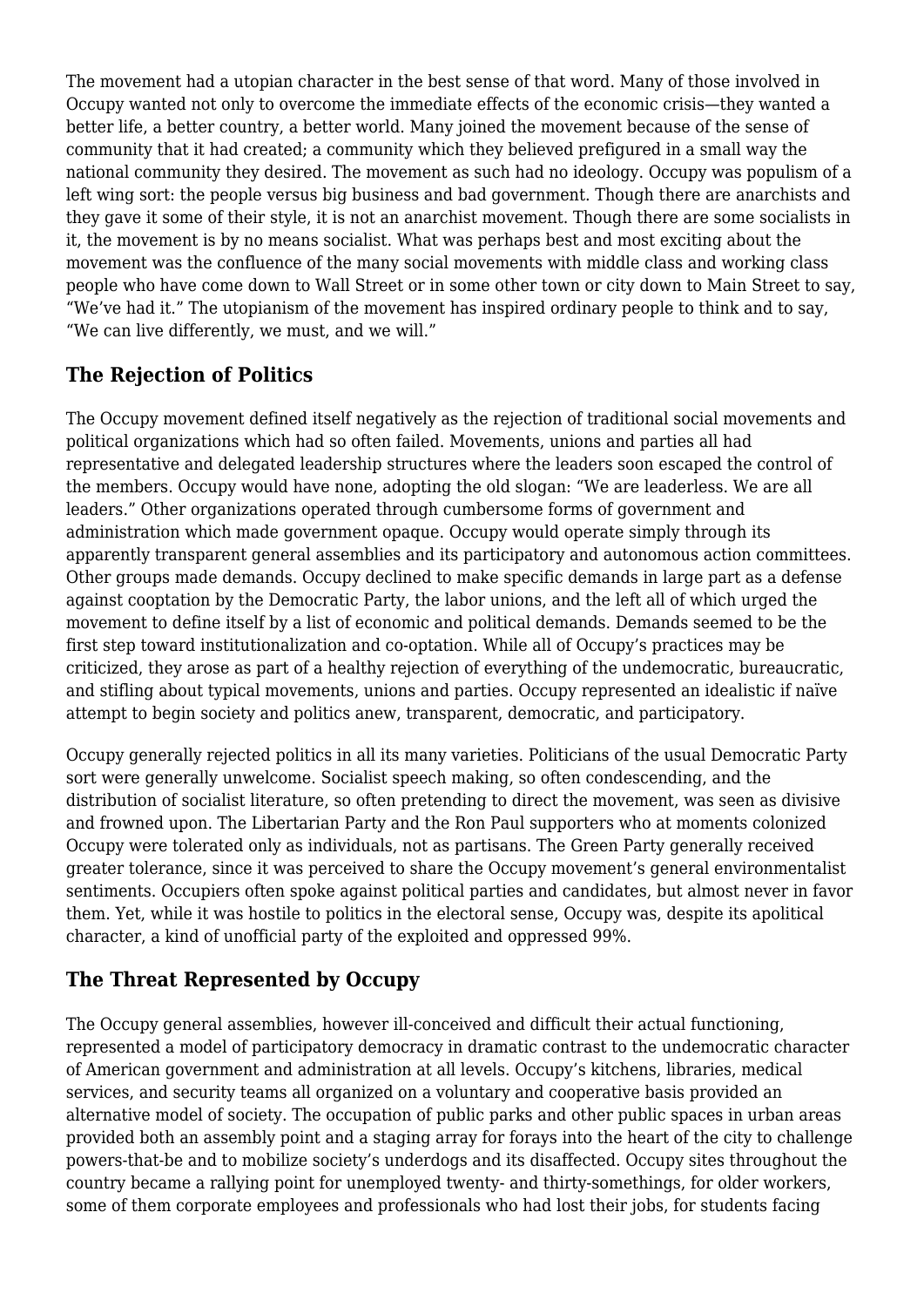high tuitions and mounting debts, for labor union activists, leftwing radicals, and for the homeless who had been living in the parks before the movement began.

The combination of a radically democratic movement, with the socially disaffected, and with workers employed and unemployed, together with leftists, and all of it taking place in the heart of the city and poised to mobilize at a moment's notice in forays against banks and corporations, posed a serious threat not only to city governments and the corporate elite headquartered downtown, but also represented a general and potentially more dangerous threat to the system and the state precisely because it might be only the beginning. The perception of this threat would lead to massive and sometimes brutal repression by the mostly Democratic Party mayors and city councils throughout the country, apparently [in coordination with the Obama administration](http://www.dailykos.com/story/2011/11/15/1036711/-Updated-Homeland-Security-FBI-Others-Advise-US-Conf-Mayors-Coordinated-Occupy-Crackdowns) in Washington. Occupy encampments were demolished, as occupiers were manhandled and roughed up, beaten, gassed, and arrested by the hundreds. Throughout the country there were thousands of legal actions against occupiers ranging from tickets and fines to misdemeanor and felony indictments. Altogether there were [7,361 arrests in 117 cities](http://stpeteforpeace.org/occupyarrests.sources.html) in the United States between September 2011 and July 2012. The authorities also sought to link Occupy to leftwing group and brought charges of terrorism and use of violence against persons in Cleveland and Seattle who could be linked to or had been involved in or been on the periphery of Occupy movement. The repression of the Occupy movement with its thousands of arrests, its brutality, and its allegations of terrorism can only be compared to the Wilson's repression in World War I, the Red Scare of the 1920s, the McCarthyism of the 1950s, and the violence against the African American movement in the 1960s and 1970s.



An incident of police brutality at Occupy UC Davis, involving the casual pepper spraying of students engaging in nonviolent civil disobedience, quickly became [an internet meme.](http://knowyourmeme.com/memes/casually-pepper-spray-everything-cop)

# **Occupy and the Unions**

Some union activists, of course, had been involved in Occupy Wall Street from the very beginning. The AFL-CIO and major international unions initially reacted quite positively to Occupy, offering it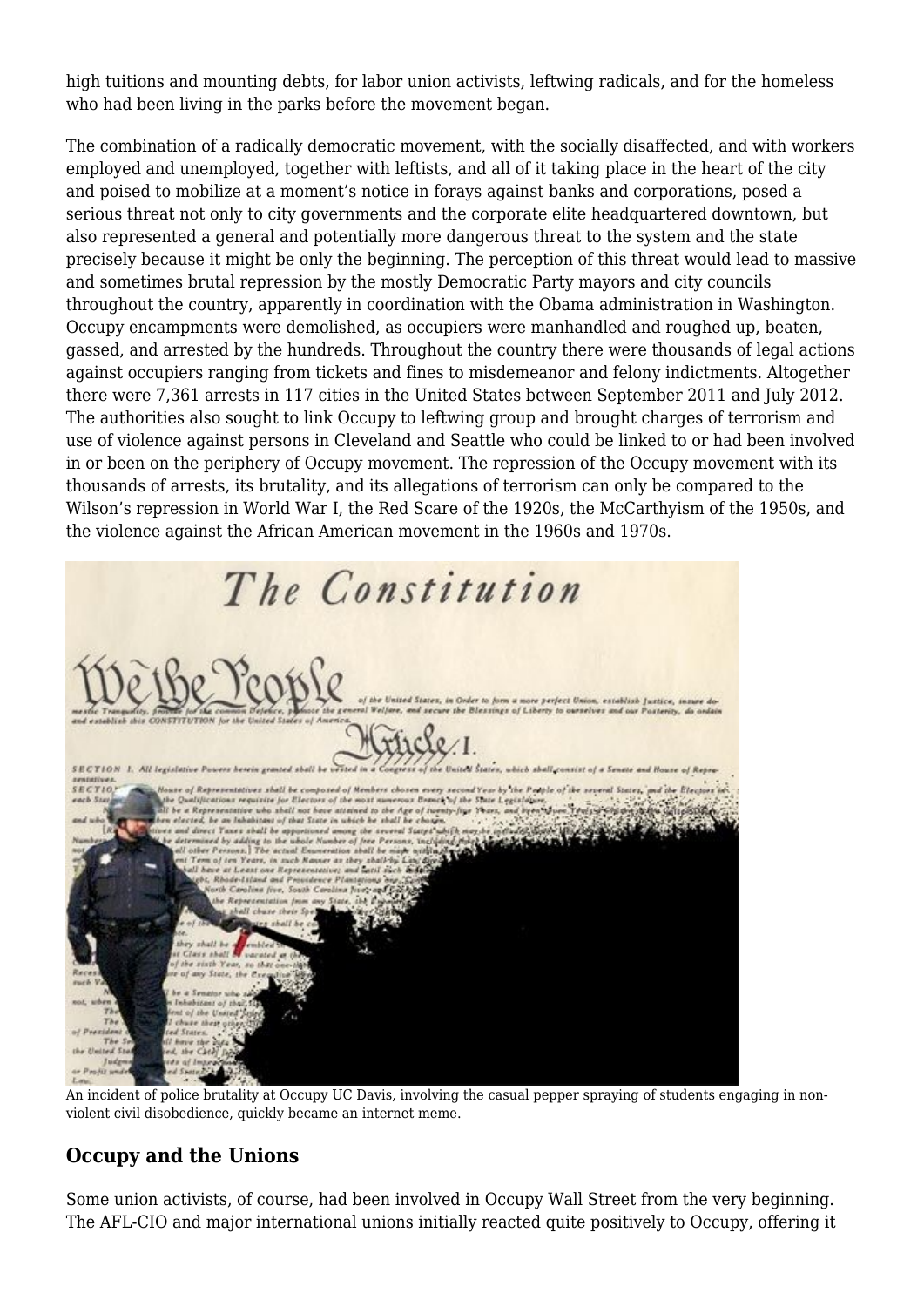support and resources. During early October, 2011 , when Occupy Wall Street movement was threatened with eviction, Rich Trumka, president of the AFL-CIO spoke out in support of Occupy Wall Street. At the same time several major New York public sector unions, led especially by Transport Workers Union Local 100, turned out thousands of their members to support OWS in a huge and dynamic demonstration in Foley Square, which gave a hint of the huge political potential of an alliance between Occupy and the labor movement. This was not simple solidarity; it was also an attempt by the unions to tap into the new movement's sudden and spectacular success in mobilizing thousands against corporate power and social inequality. Unions not only mobilized their members in early October, they also donated money, provided food, and in the case of the United Federation of Teachers provided space for Occupiers. The unions returned to support Occupy in the huge action of November 17 when tens of thousands marched in NYC and thousands more in other cities around the country and around the world.

The appearance of the unions thrilled the Occupiers who suddenly saw their movement swell, but it also threatened them. The presence of Transport Workers Union Local 100, the union that runs the cities trains and buses, was particularly encouraging to the movement. Yet many Occupiers felt that the unions had their own agenda, and some worried that agenda included support for the Democrats and the presidential campaign of Barack Obama, who many occupiers saw as responsible for or at least complicit in the government's pro-corporate policies. The unions' ability to mobilize thousands of workers both astonished and frightened Occupiers who felt that they might simply be overwhelmed by the labor movement.



## **Occupiers Thrilled and Threatened by the Unions**

The Occupiers fears deepened when Mary Key Henry, the president of the Service Employees International Union (SEIU), speaking just before the November 17 mobilization, invoked Occupy's 99% slogan as she endorsed Obama for reelection. She then went on to be arrested with the Occupiers at the Brooklyn Bridge, apparently using Occupy to promote herself, the SEIU, and the Obama campaign. Many Occupiers felt fearful as the shadow of SEIU, one of the country's largest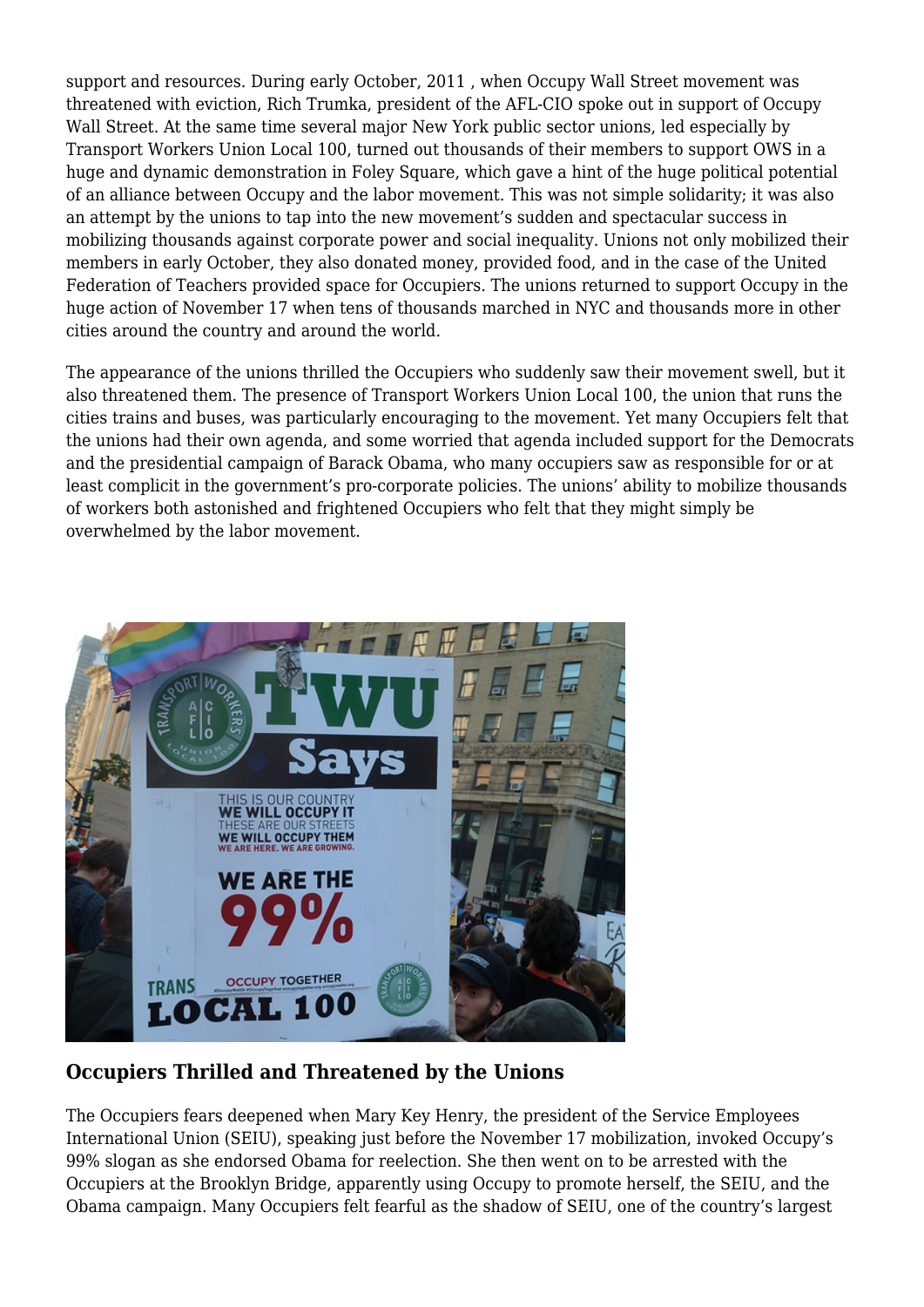and fastest growing labor unions, began to fall over the movement.

Occupiers, many of them more middle class than working class, and many young and without any union experience, didn't know much about unions or how to deal with them. Few recognized that unions themselves were complex organizations, or that different unions had different politics, and that union leaders and rank-and-file members often had quite different interests. A few Occupiers, often socialists who had worked with unions, were savvier about the ins-and-outs of the union movement. Some of them in New York City, aware of a lockout by Sotheby's auction house of 43 members of Teamster Local 814, had [organized Occupiers to join the Teamsters](https://solidarity-us.org/node/3477) in September in [disrupting an auction and "shaming" patrons.](https://solidarity-us.org/node/3457) While the Occupy labor committee helped the Teamsters in their protests against the lockout, a deep or lasting relationship between Occupy and the union was never built.

In Chicago, where socialists organized a strong labor support committee and worked in alliance with reform-minded officials, rank-and-file groups, and leftist union members, relations between Occupy and the unions grew close. Occupy Chicago's labor support committee organized a labor meeting in January of 2012 to discuss how to resist austerity that involved about 150 union activists. A local socialist Occupy activist described a "partnership" there between Occupy, the unions and community activists. The key factors in Chicago Occupy's construction of successful relations with the unions seem to have been the presence of a large number of socialists, the existence of a rankand-file caucus that had recently taken power in the Chicago Teachers Union, and local union officials anxious to find support for their various beleaguered organizations. The fact that there was not more conflict in Chicago between Occupy and the unions may be because the unions engaged in no mass struggles where Occupy's more militant tactics might have challenged them.



Occupy Oakland shuts down the port. Photo: Isaac Steiner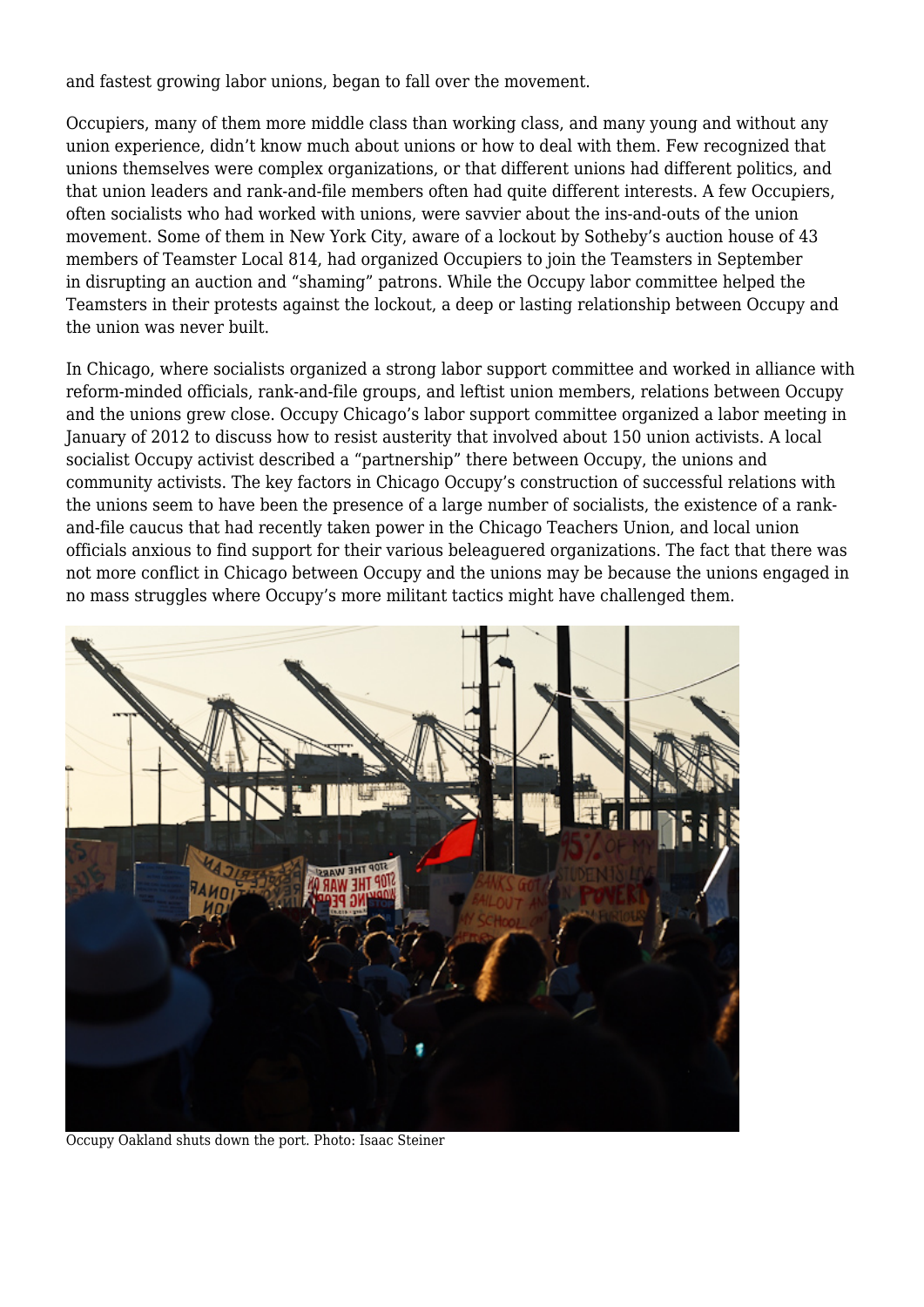# **Occupy Oakland and the Port Shutdown**

Occupy Oakland involved many activists from a militant multi-national working class community as well as a large number of socialists and anarchists from a variety of organizations. In order to deal a blow against the 1% and to support the ILWU's longshoremen who were involved in a contract dispute in Longview, Washington, thousands of Occupy Oakland activists shut down the Oakland Ports more or less successfully on November 2, and again on December 12. While not entirely successful, the actions undertaken represented some of the largest, most militant, direct confrontations between working people and capital in decades, not only on the West Coast but anywhere in the United States. The ILWU, challenged by the Occupy movement's militant direct action approach which threatened the union's established relationships with the corporations that owned and managed the ports and docks, reacted by breaking off relations with Occupy. At one point ILWU officials from one local disrupted a meeting and assaulted Occupy and rank-and-file ILWU activists.

Why did the ILWU, one of the best unions in the country, turn in the end against Occupy? Labor unions in the United States, including those like the ILWU that we may consider to be the best, are dominated by a bureaucratic caste of privileged officials who have completely identified with the union as an organization. Their interests are in preserving the union as an institution and in maintaining their positions within that institution, rather than fighting for their rank-and-file members. On the contrary, in fact, if their rank-and-file members fight, threatening to unsettle their relationship to the employers or the government, they generally react quickly, often in collusion with management, to suppress the rank and file. The fight by rank-and-file members of the ILWU and Occupy Oakland which arose over the shutdown of the Oakland ports and Occupy's involvement in the Longview struggle, led the ILUW national leadership and local officials to move to suppress both their own members and Occupy activists. In the end, the ILWU, forced the Longview local to accept sight unseen a labor contract with the employer and local officials were disciplined to have nothing to do with Occupy.

While this has been—with the exception of brief and intense moments of class conflict and major upheaval—the common reaction of labor union officials throughout the history of the American union movement, from the days of the AFL's craft unions, through the CIO's industrial unions, and through the AFL-CIO heyday in the "Golden Age" of American capitalism in the 1940s to 1960s, today union officials are likely to react even more quickly and vigorously to repress rank-and-file movements and class struggles because it is clear that in order to win, any fight will have to be tremendous. Such tremendous battles would turn the union movement upside down, no doubt breaking up old structures, ejecting all of the current labor union leaders, and leading to unforeseen consequences, since there is no predicting the outcome of a real full-scale battle between capital and labor. Occupy suggests that should it revive or should a new mass movement come along, we can expect labor leaders to react equally as fiercely against attempts to launch a real class struggle, either by their own members or by another movement.

## **The Winter of Discontent**

The Occupy movement's heroic period from September through early December of 2011 came to a close under the impact of nationally coordinated police repression exercised in dozens of cities, winter cold, and the fragmentation of the movement as it seemed to lose a sense of purpose and direction. By winter many had become frustrated with the general assemblies that made discussion and decision making virtually impossible, as well as with the lack of organizational structure and transparent leadership. With the loss of public spaces, some of the Occupy movements went indoors to private spaces, but with much smaller numbers.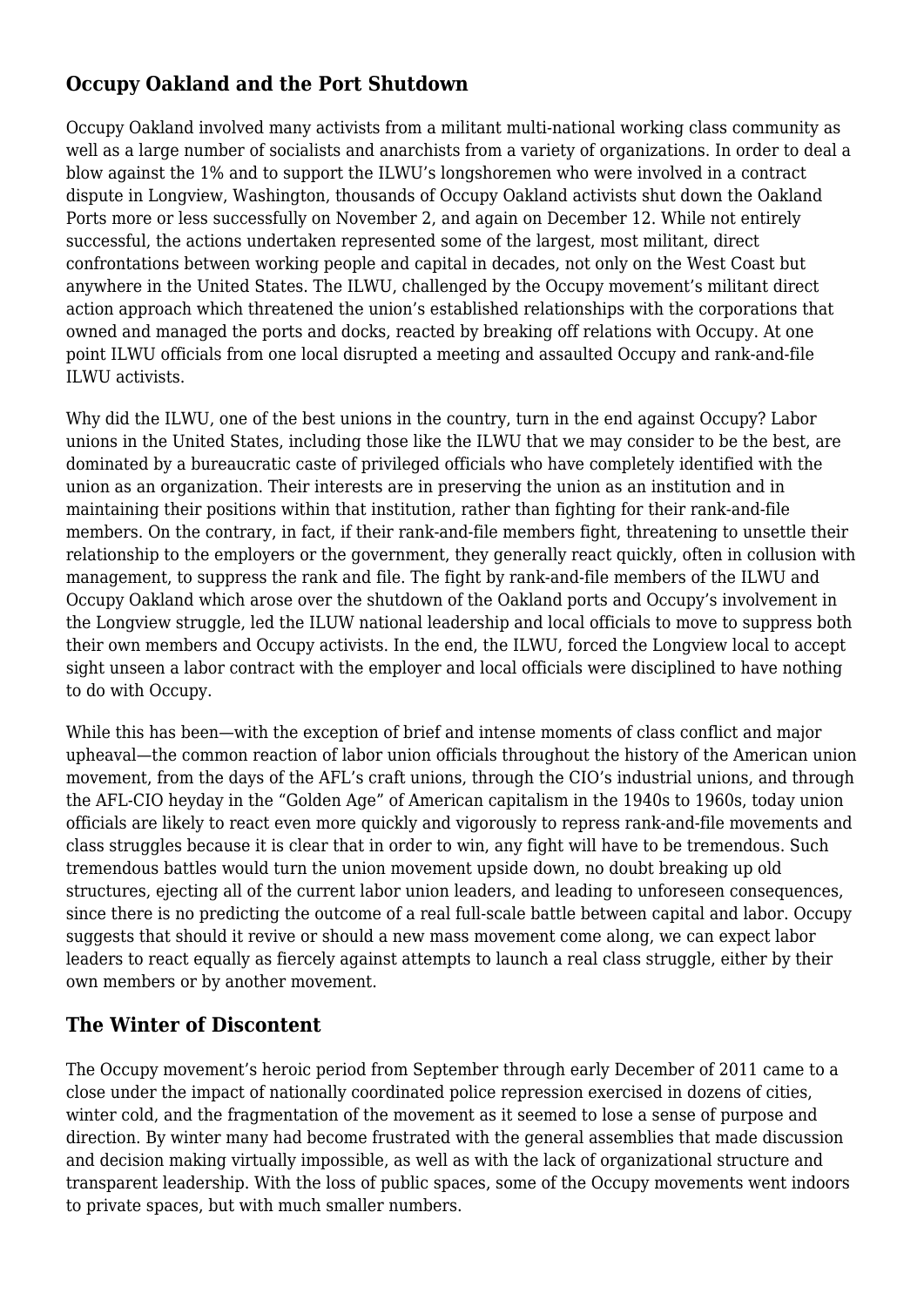The anarchists' black bloc, violent protests had also become an issue. The Occupy Oakland protest became the occasion for anarchists and others organized in black bloc style and under the cover of the "diversity of tactics" slogan, to attack private property along the route of marches and nearby protests, leading to large scale violent confrontations with the police. The protests in Oakland and the anarchists' apparent provocation of conflicts with the police, who were only too glad to engage them, led to a national debate both within and without the movement about the role of anarchists and anarchism. The anarchist domination of the movement in Oakland led to some disaffection from the movement by other groups and many individuals.

As the ability to organize militant mass actions and to engage in large scale civil disobedience declined, many Occupy groups turned toward community organizing, arguing that they were taking Occupy into the society. The sense of loss of size and momentum, combined with a lack of clarity about what projects and campaigns to take up, as well as a lack of clarity about long term objectives, led in many areas to fragmentation, sometimes into small rival groups in the same city.



# **The Socialist Critique of Occupy**

All of us who participated in Occupy know how difficult it was to attempt to have an impact on the movement which was so large, so geographically expansive, so varied in social composition and political ideologies, and so committed to its populist forms of the general assembly and the autonomous action committees. Nevertheless, it was important at the time and is important now to make clear what we have seen as the movement's strengths and weaknesses, many of which we have already described here. The lack of a democratic structure by means of which Occupy activists might have discussed ideas, adopted strategies, and chosen leaders has severely hampered the movement. While consensus can be a valuable method in certain types of organizations or as a stage in certain processes, in Occupy it has led to the "tyranny of structurelessness," thwarting attempts to give the movement purpose and direction.

Leadership, that is, the lack of leadership, has also been a serious problem. The Occupy movement threw up leaders of all sorts, good, bad and indifferent, but Occupy's official "leaderless" position has made it impossible to have a politically accountable, transparent and responsible leadership. Consequently without a democratic structure and without any clear and accountable leadership of the movement as a whole, in each city leadership was seized by or fell to autonomous action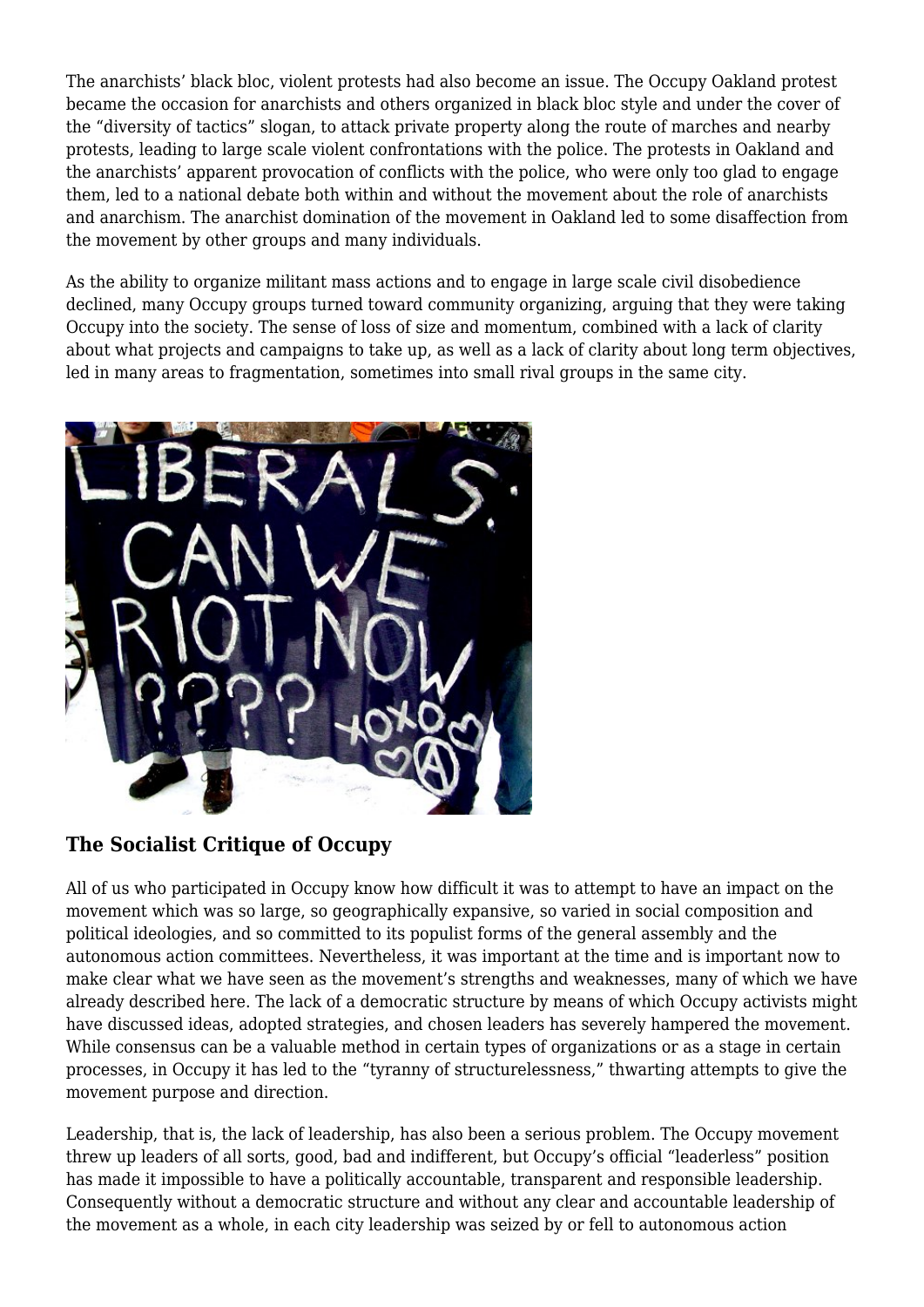committees and affinity groups each of which pursued its own course. While there has been a lot of energy and creativity, and often class consciousness and combativity in those actions, all of that has tended to be diffused and dissipated in the kaleidoscopic variety of lectures, cultural events, marches, protest demonstrations, and civil disobedience actions. Occupy was in the famous phrase the "carnival of the oppressed," but it was not the hammer of the oppressed.

Without a structure and without leadership, Occupy has proven incapable of putting forward either a strategy of struggle or a political program for the movement. The brilliant 99% slogan, the critique of social inequality, and the demand to get money out of politics, captured the imagination of the public. Occupy—and this was its great strength—tended to take up all of the important social issues facing us, from unemployment to housing , from education to health care, and many other issues large and small. Yet Occupy has failed to turn these ideas into a viable political program, that is, an alternative political economy which might have appealed to the American public. At the same time, it has failed to develop a strategy of struggle that might have taken the movement from the occupation of the parks to large scale confrontations with economic and political institutions.

Another problem has been that Occupy's social composition in most places remained predominantly white. By and large, Occupy has failed to find a way to engage African American, Latino and immigrant communities. While in most cities African Americans and Latinos were among the leaders of Occupy, and while in some places activists of color rallied to the movement, still Occupy never had a deep involvement in communities of color. To its credit, Occupy in various cities created Occupy the Hood groups, many of them led by African American and Latino activists. Yet, those groups have had limited success in most places. Women and LGBT activists in many cities also complained that they suffered both exclusion from the leadership and harassment as participants, but also that they were told that their issues were divisive. Occupy has had less success in addressing that problem.



**Why Has Occupy Stalled and Where Do We Go Now?**

The principal reason that Occupy has stalled in most areas was simply the tremendous repression of the movement coordinated at the highest levels of the U.S. government and executed by state and local authorities – the sweeping of the occupiers from the parks, the enormous number of arrests,